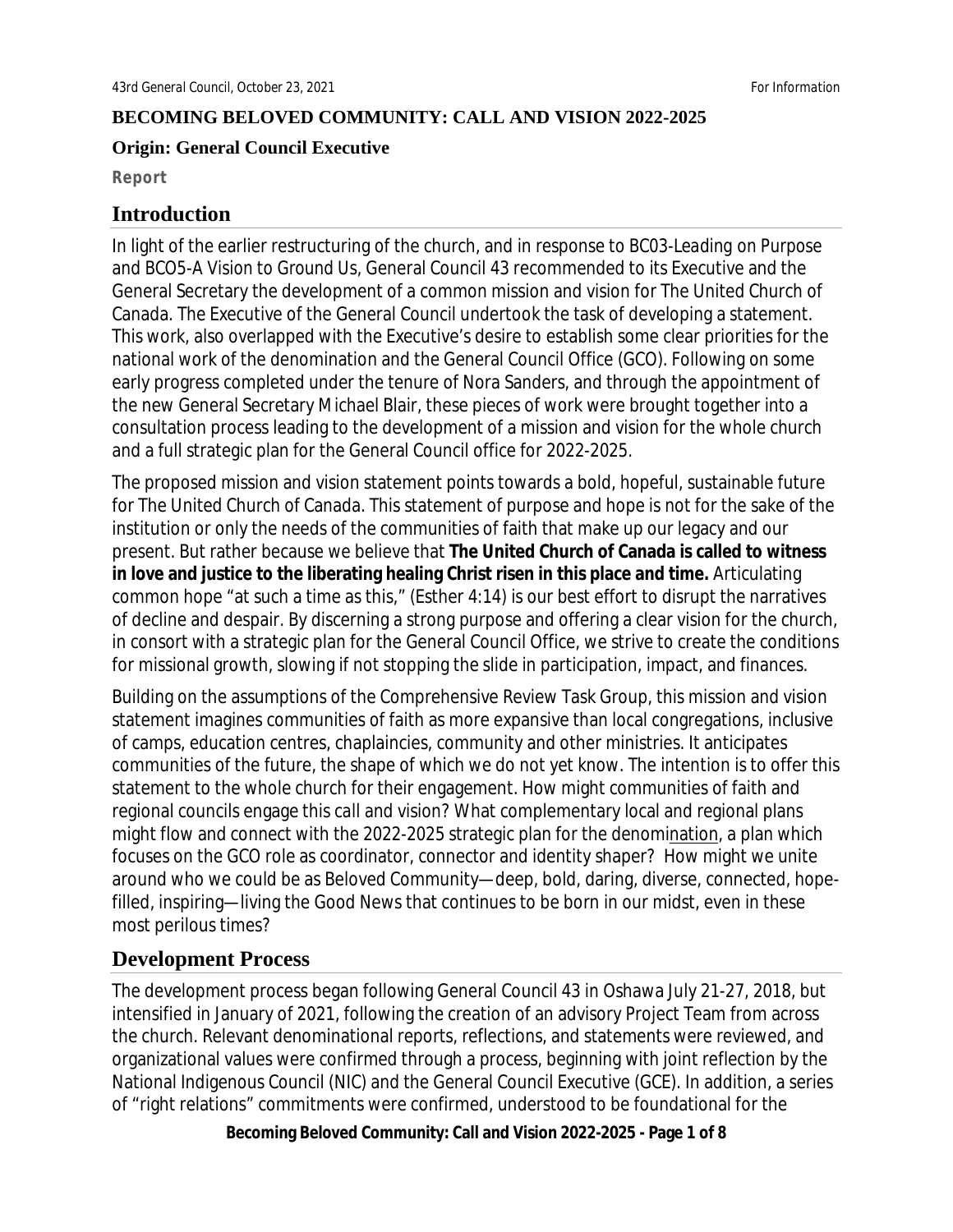development of any plan, such as the *United Nations Declaration on the Rights of Indigenous Peoples, Calls to the Church* and Becoming an Anti-Racist Church.

In February and March 2021, work continued to discern context, again engaging the NIC and GCE. Six key areas were identified where the current conjuncture was seen to offer challenge but also opportunity. Relevant to this context, three possible directions for the General Council Office were developed, each with a proposed mission and vision statement. A series of consultations on mission, vision, as well as possible objectives and initiatives for the GCO followed: Moderator's Town Halls (5); Indigenous Church Circles (4); and virtual focus groups with specific communities across the church and partnerships (23). These virtual gatherings were in addition to a set of focused surveys.

By the end of June, a proposed mission and vision statement had been developed and was being tested with leadership in the church including regional council presidents/chairs, principals of theological schools, and staff leadership. In August, the refined statement was tested with General Council Commissioners through a survey, to strong support. The final proposed statement was brought to the General Council Executive on September 25, 2021, who reviewed and revised the statement and recommended it to this 43 General Council annual meeting. Also, on September 25, the GCE approved in principle five strategic objectives for the General Council Office, from which the General Secretary will develop an accountable operational plan.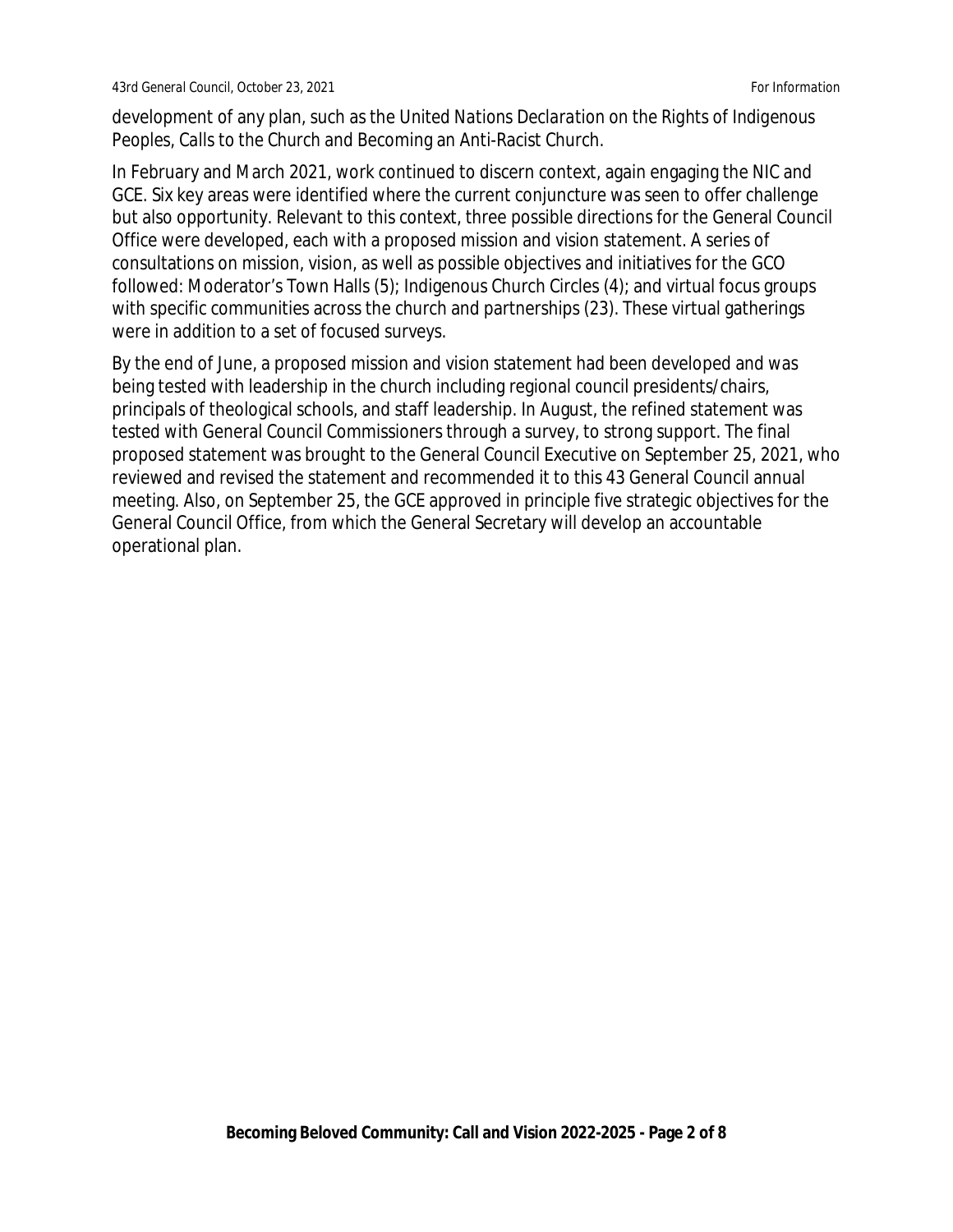### **The Big Picture**

# Mission and Vision for The United Church of Canada Linked to GCO Strategic Plan 2022-2025: Overview



*A diagram that depicts how the mission, vision, commitments, values, and affirmations of The United Church of Canada are linked to strategic objectives for the General Council Office for the years 2022 to 2025.*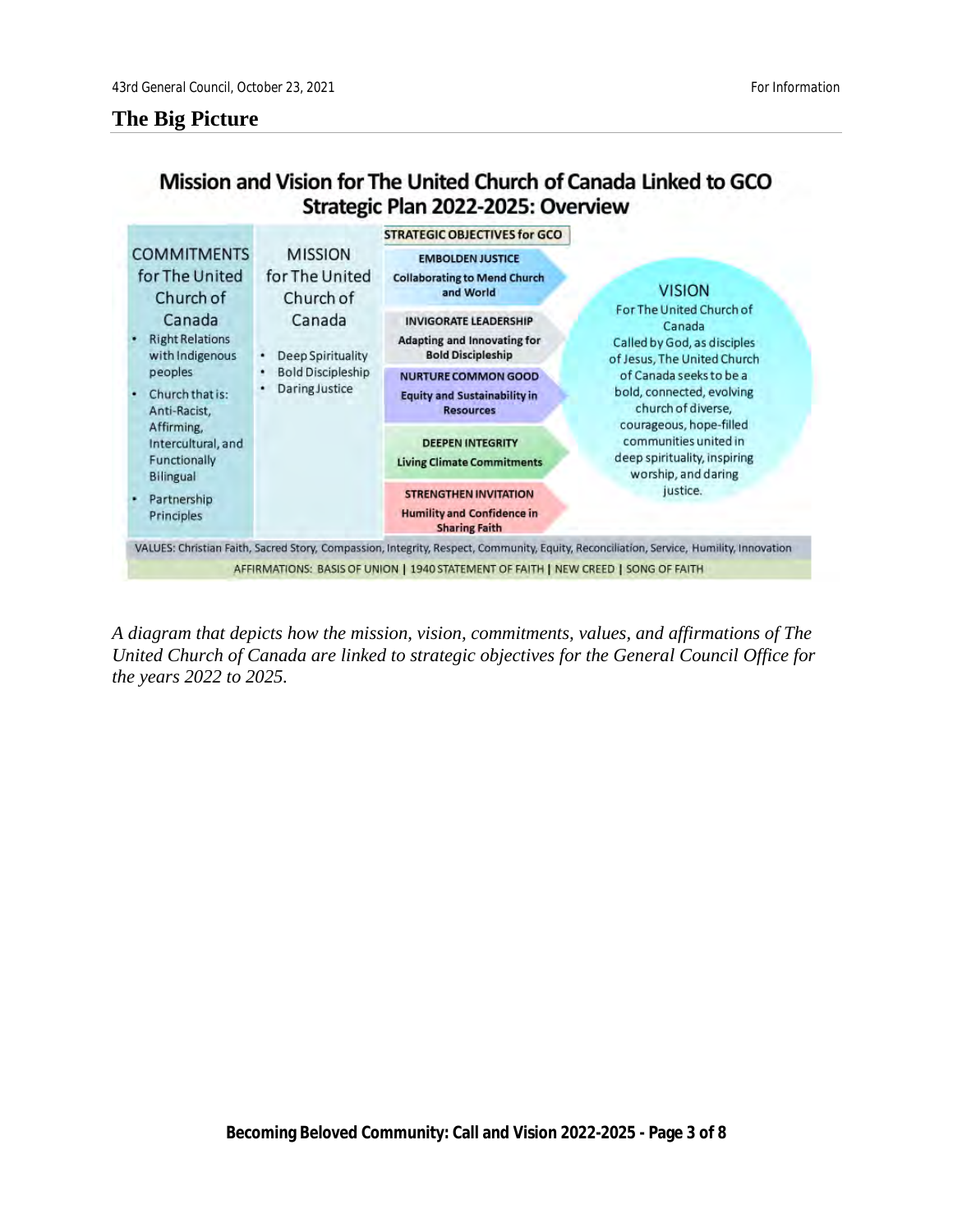## **Foundational to the Plan**

The following affirmations, values, and commitments are understood to be foundational to the mission and vision statements, and to the GCO strategic plan 2022-2025. The approach offers an important lens through which to view the statements and plan.

### *Affirmations drawn from our tradition*

- Basis of Union
- 1940 Statement of Faith  $\mathbf{r}$
- New Creed
- Song of Faith k.

## *Values developed with the National Indigenous Council and the General Council Executive*

- Christian Faith
- . Sacred Story
- Compassion
- . Integrity
- Respect
- Community
- Equity  $\mathbf{r}$
- Reconciliation
- Service
- Humility
- $\mathbf{r}^{\mathrm{max}}$ Innovation

### *Commitments drawn from our Statements*

- To Right Relations with Indigenous Peoples: Reflected in the United Church Apologies and commitments to the *United Nations Declaration on the Rights of Indigenous Peoples* and the Caretakers' Calls.
- To Become a Church that is: Anti-Racist, Inter-Cultural, Affirming, Functionally Bilingual
- To Live Principles of Partnership in Global and Canadian Solidarity[1](#page-3-0)  $\mathbf{r}^{\prime}$

### *Approach*

A vital vibrant future for the United Church relies on the health of each part—national, regional and communities of faith, including in and with the Indigenous church. In a healthy church, the national supports the regions who support communities of faith as the primary locus of

<span id="page-3-0"></span><sup>&</sup>lt;sup>1</sup>Such as from *Reviewing Partnership in the Context of Empire* (2008), *Canadian Partnership* (2012)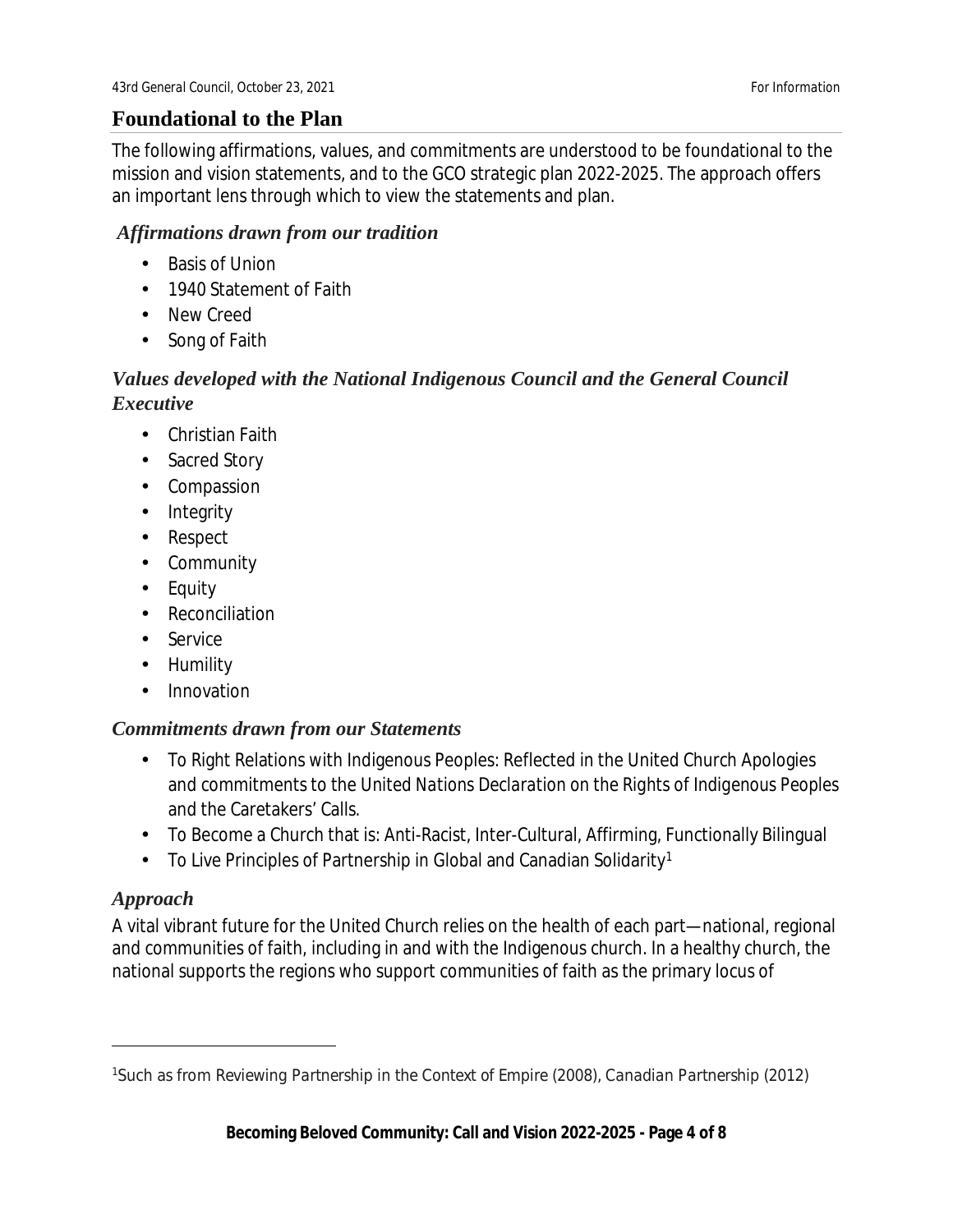ministry. In approaching implementation of this plan, attention will be given to the roles of each and the positive, supportive interconnections.

### **Becoming Beloved Community: Mission and Vision**

The proposed mission statement was developed through a widely consultative process striving to reflect the core of what The United Church of Canada seeks to be in this time. While the six words and three phrases stand alone, they also reflect a process through which a deep and grounded faith compels a life of bold discipleship, lived in worship, service, and community, and expressed in the church and world in daring acts of justice.

The vision statement strives to reflect what the church aspires to be within a five to ten-year span.

Living purposefully into this vision anticipates becoming what Dr. Martin Luther King, Jr. and others called the "Beloved Community," the ever inbreaking, ever transforming, ever reconciling realm of God, realized in our time.

#### *Mission*

Deep Spirituality

Bold Discipleship

Daring Justice

#### *Vision*

Called by God, as disciples of Jesus, The United Church of Canada seeks to be a bold, connected, evolving church of diverse, courageous, hope-filled communities united in deep spirituality, inspiring worship, and daring justice.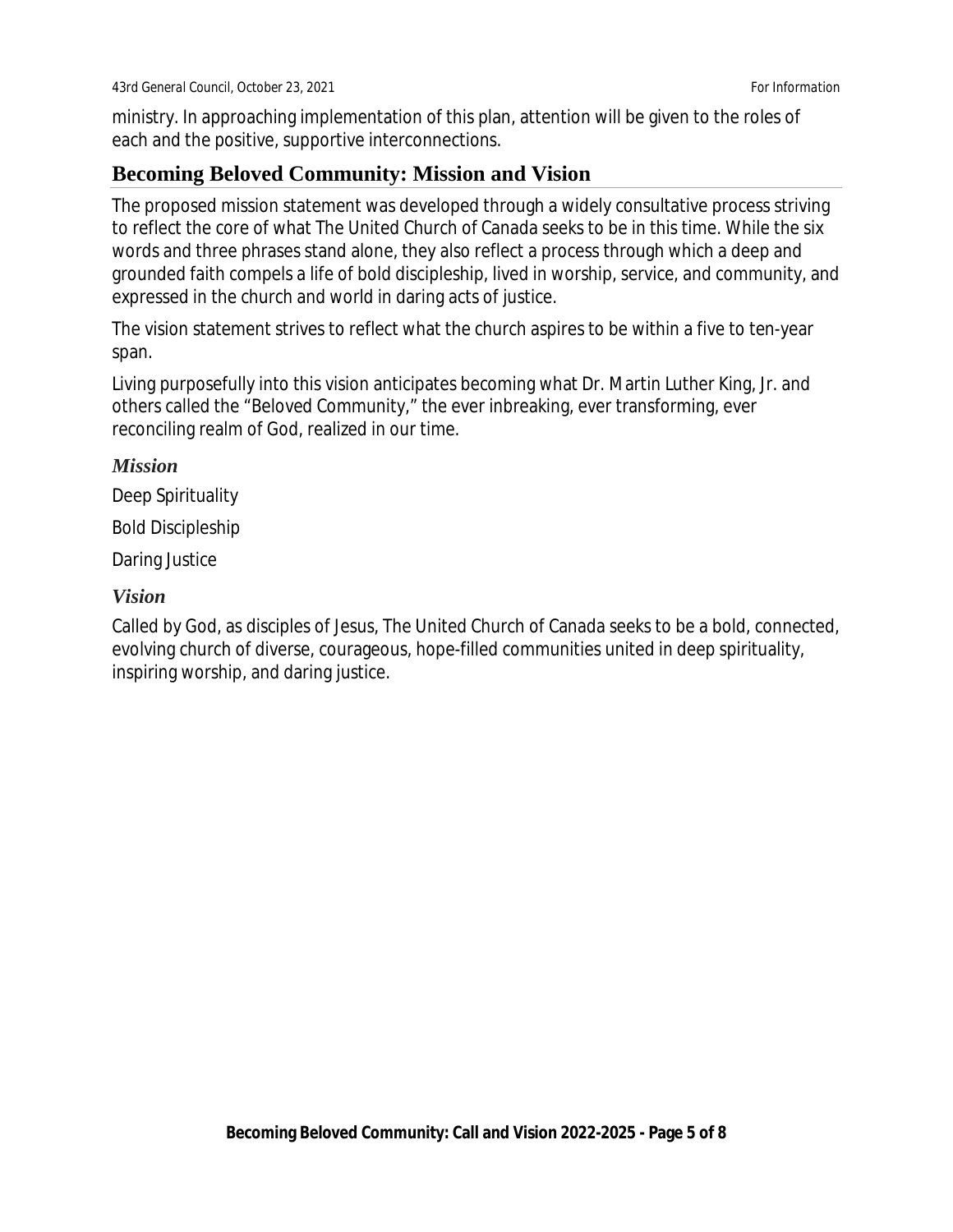## **Strategic Objectives for the General Council Office**

To guide the General Council in moving towards the stated vision, five strategic directions with objectives were proposed. Given that these objectives are focused on the General Council Office, they are not being presented to the General Council for approval. Rather, they have been reviewed and supported in principle by the General Council Executive, pending approval of the interlinked mission and vision statement by General Council.

While each objective is expressed as a specific theme, there are strong intersections between each area. Each of the objectives will be tracked with relevant measurement. And, as the operational plan is developed by the General Secretary, these objectives will flow into initiatives and projects that will also be accountably tracked and evaluated.

### *Embolden* **Justice***: Collaborating to Mend Church and World*

Make meaningful collective progress on Indigenous justice, racial equity, and 2SLGBTQplus rights both in the church and world, while demonstrably deepening bold effective solidarity on other justice issues, through ecumenical collaboration and denominational networking.

### *Invigorate* **Leadership***: Adapting and Innovating for Bold Discipleship*

Renew a vision of leadership based on the emerging mission of the denomination—deep spirituality, bold discipleship and daring justice--and align discernment, recruitment, training, and support of ordered and lay leadership, to this vision.

### *Nurture* **Common Good***: Equity and Sustainability in Resources*

Significantly increase denominational capacity and will to make decisions on properties and resources focused on the ministry of the whole church, enhancing equity, sustainability, right relations, and administrative efficiency and effectiveness.

### *Deepen* **Integrity***: Living Climate Commitments*

Amplify and integrate current initiatives in a bold, hopeful denominational climate strategy that accelerates reductions towards the goal of an 80% decrease in emissions by 2030.

### *Strengthen* **Invitation***: Humility and Confidence in Sharing Faith*

Develop and implement effective and connected regional and national strategies, that result in growth within existing ministries, and by seeding and sustaining new ministries and communities of faith.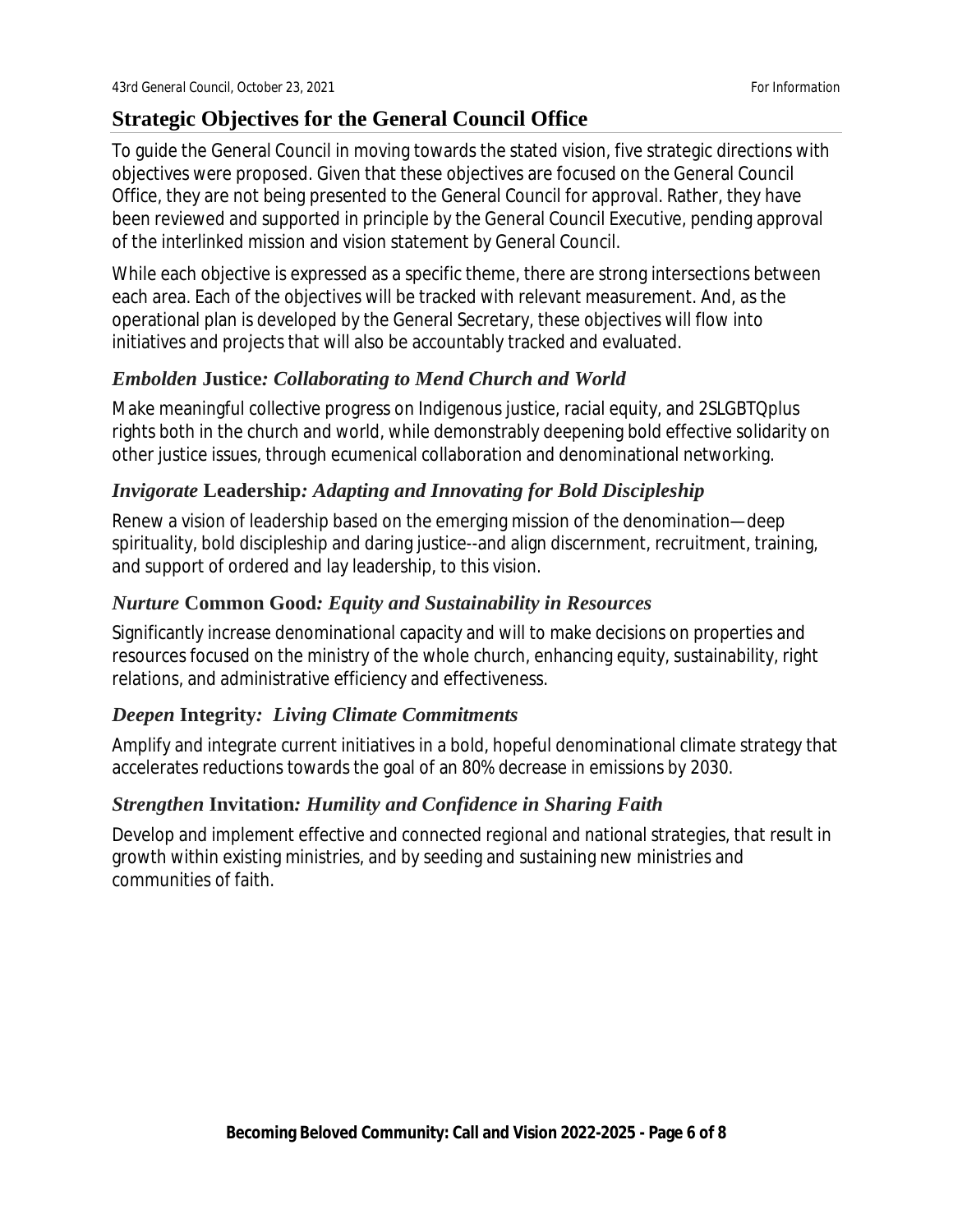### **Conversations Continue**

Through this process, the General Secretary, Moderator and members of the Project Team, engaged in virtual conversation with close to 1000 persons in the church and partnerships. The value of conversation was affirmed, not only for the end result of developing a strategic plan, but because of the understanding developed through the process. There was a sense of the Spirit moving in and through these gatherings as concerns and insights were offered and received. The proposed mission and vision statement comes out of the heart of the consultations.

However, with respect to the GCO strategic plan, it became clear that the totality of what was discussed could and should not be contained within a time-limited and strategic process. In some areas there was a need for further conversation, either ongoing or to resolve key issues. On that basis, the following discussions are recommended as a priority for continued conversation:

- with the Indigenous Church, particularly but not exclusively the Manitoba and Keewatin Circle, to resolve outstanding questions regarding the restructuring of the denomination and the implications on self-determination. In particular the question of whether the NIC functions as a "super region" needs to be resolved, alongside particular calls for the reestablishment of Indigenous presbyteries, such as Keewatin.
- with the Francophone community and the broader church on linguistic equity within  $\mathbf{r}$ and outside the church, historically and culturally, as well as how we live into being functionally bilingual.
- with Canadian ecumenical and full communion siblings related to opportunities for  $\mathbf{r}$ deepened collaboration such as in global partnerships, coordinated advocacy, and sustained justice, in addition to the continued discussion about administrative, service, archival, and space sharing.
- related to the role of the General Council Office with respect to the roles of regional  $\mathbf{r}$ councils and communities of faith.

Much of the input from the consultations—with the Indigenous church, Francophone communities and ecumenical partners—s included in the GCO strategic plan, however the plan does not full account for the substance of unfinished conversations as recommended above.

### **What's Next?**

Should General Council 43 affirm the mission and vision statement, these next steps are anticipated:

Working with members of the original project team and others, and building on some initial progress, an animation process across the church will be initiated. This process will share the results of the consultation process and offer the mission and vision statement for reflection and engagement as to its meaning for regional councils and communities of faith, including for further discernment in the Indigenous church.